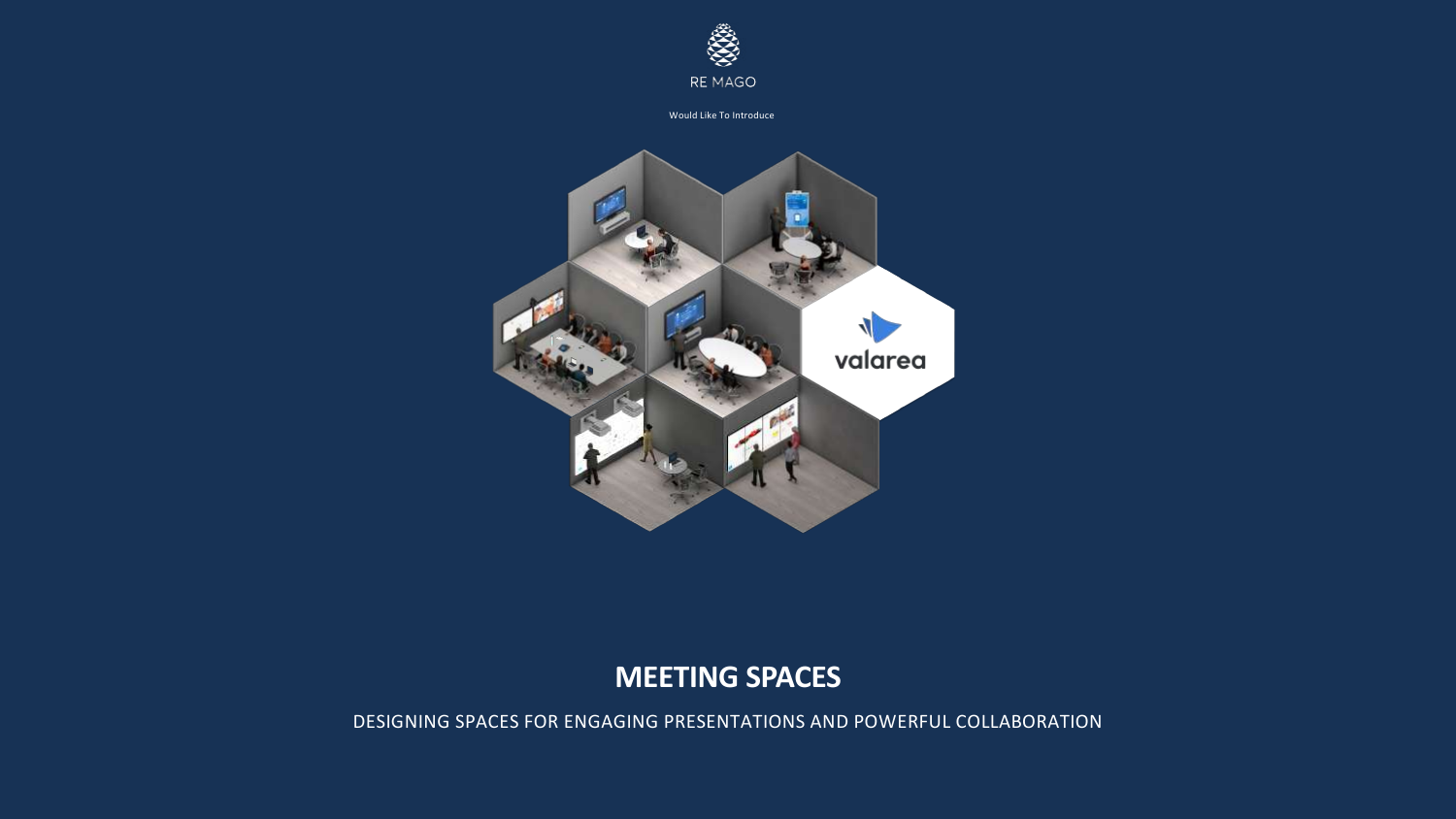# **INDEX**

| <b>INTRO</b>                 | 03              |
|------------------------------|-----------------|
| <b>WHAT IS VALAREA?</b>      | 06              |
| <b>BENEFITS</b>              | 07              |
| <b>VALAREA ROOM</b>          | 08              |
| <b>FOCUS ROOMS</b>           | 10              |
| <b>HUDDLE ROOMS</b>          | $1\overline{1}$ |
| <b>SMALL MEETING ROOMS</b>   | $\overline{1}2$ |
| <b>BRIEFING ROOMS</b>        | 13              |
| <b>DESIGN THINKING ROOMS</b> | 14              |
| <b>BUYING GUIDE</b>          | 15              |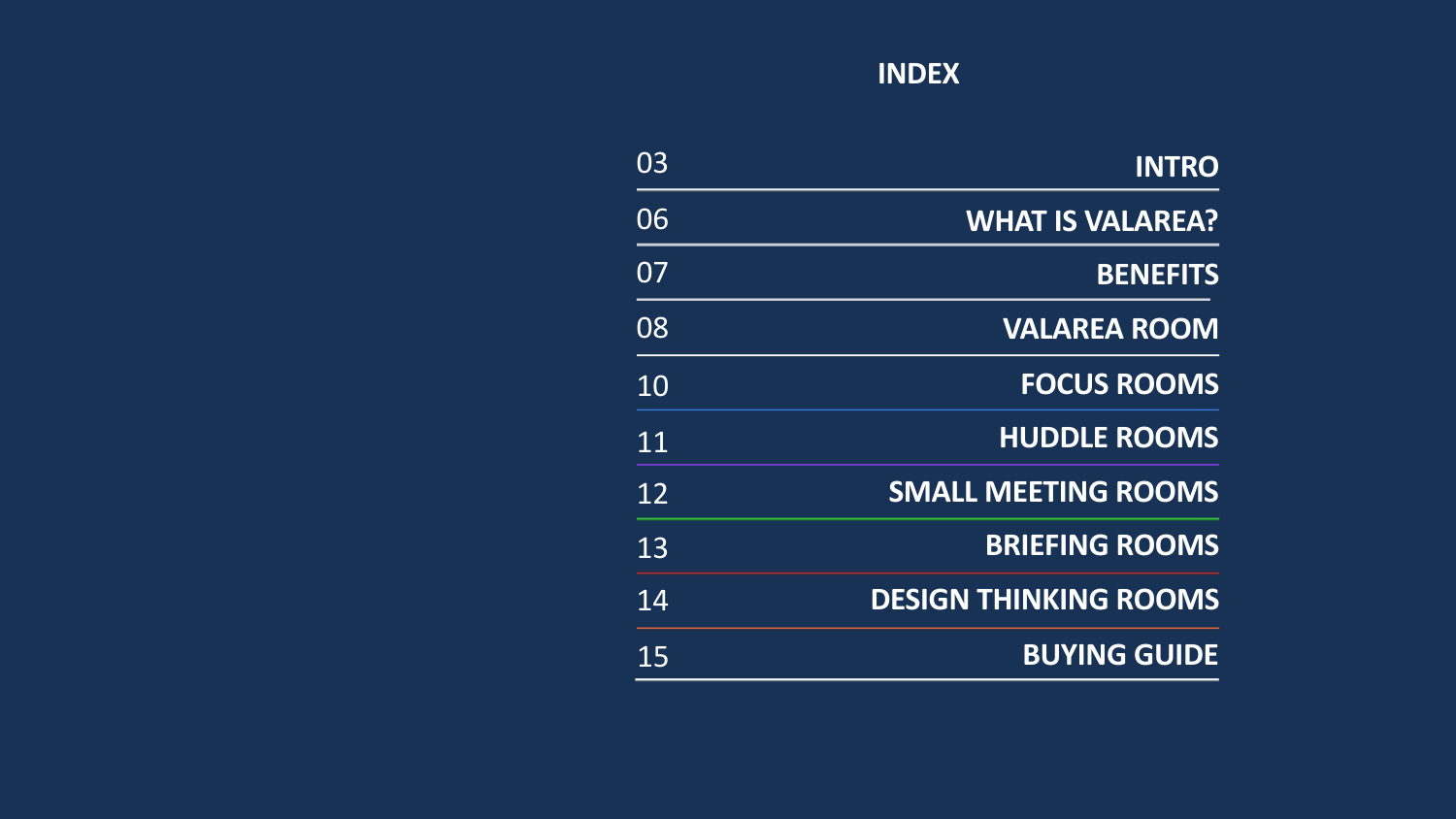# **Intro**

#### **TODAY, WE UNDERSTAND HOW ESSENTIAL COLLABORATION IS TO FOSTER INNOVATION, ENGAGEMENT AND PRODUCTIVITY IN THE WORKPLACE.**

And yet for many, meetings are often a frustrating, painful experience where not enough actually gets done. Many people consider meetings the biggest waste of time in their work week. Even brainstorming sessions often involve the use of simple analog tools like whiteboards, easel charts, and sticky notes. These tools are reliable and easy to use but have limitations.

- 
- $\circ$  Flow of discussion is interrupted when someone tries to share their content
- $\circ$  First person to connect 'drives' the entire meeting
- $\circ$  Ideas can be lost at the end of meeting
- $\circ$  Remote experience is very frustrating. Participants suffer through poor audio/video quality, are unable to see digital and analog content, and are frequently forgotten about, causing them to disengage

# **MEETING PAIN POINTS BRAINSTORMING PAIN POINTS**

- $\circ$  Takes too long to start a meeting (avg = 12mins)  $\circ$  Hard to share whiteboard or other analog content with remote users
	- Hard to take ideas with you after you leave the room. People snap a photo of the whiteboard with their phone
	- $\circ$  Iterative brainstorms require us to permanently reserve the room and leave ideas on the wall
	- $\circ$  Adaption when utilizing a technology-enabled meeting space is complicated and overwhelming. End users are less likely to use the space for collaboration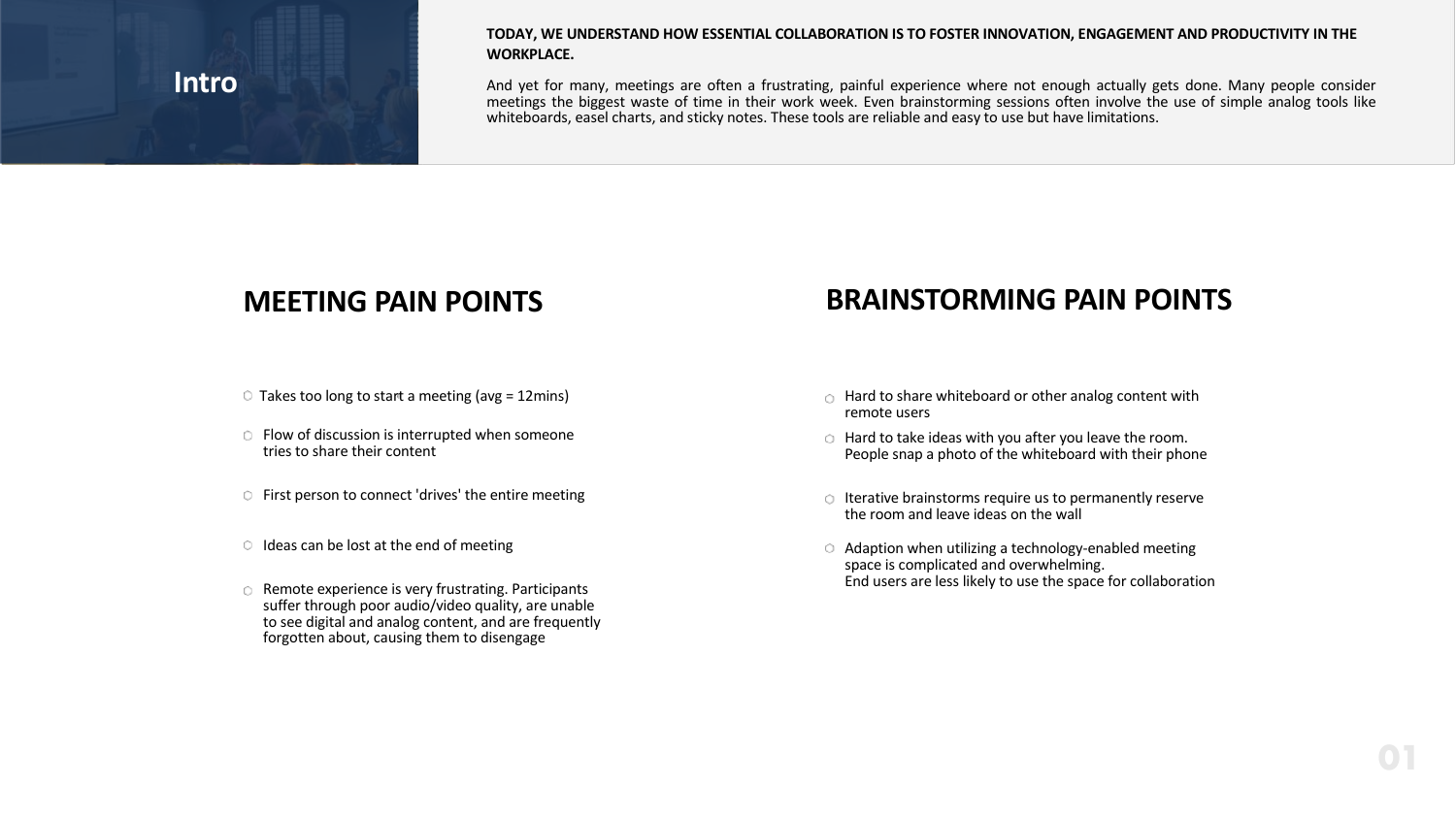# **MAKE YOUR MEETING SPACES MORE ENJOYABLE RATHER THAN FRUSTRATING.**

In the current digital age, we expect a dynamic, real-time seamless and enjoyable experience. Technology should be used to ensure that we are informed at the same time, in real-time and with information that is relevant. Today, the meeting room is no longer limited to a simple room; it has now extended to applications that people want to use on the go on their smartphones, tablets and personal devices.

Too often, meeting room users experience challenges and distractions that lead to frustration, decreased productivity and decreased efficiency.

### **TOP ISSUES USERS EXPERIENCE WITH MEETING ROOM TECHNOLOGY**

- Inability to connect personal devices to the display 0.
- Lack of support for video conferencing provider  $\circ$
- Disconnected, missing or faulty equipment 0
- Inability to edit or collaborate on content in real-time 0.
- Inability to work on the same document in different locations at the same time Ò.

Re Mago developed our solution "Valarea Room" to address these unique challenges facing meeting room users. Valarea creates the ultimate collaborative sharing experience between meeting room hardware, personal devices and those with our software. Valarea Room even gives its users the feeling of being in the meeting room from wherever they are, be that at home, on planes, on trains or even boats at sea.

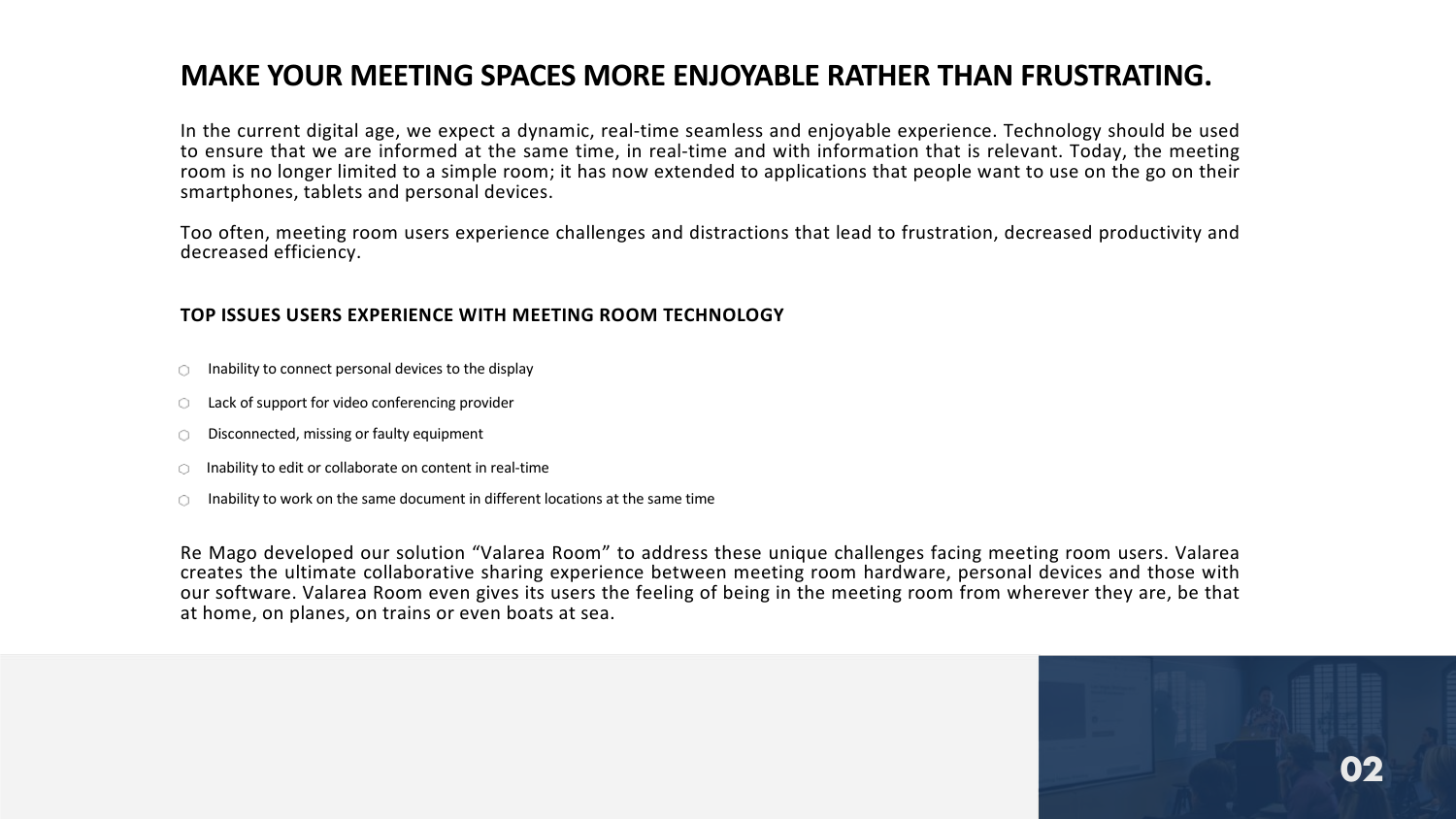### **PROVIDING EASY TO USE SOLUTIONS IN MEETING ROOMS IS MORE CRITICAL THAN EVER**

- Companies with happier employees have 80% higher customer satisfaction and 50% lower turnover.
- By 2022, millennials will make up 50% of the global workforce. Due to their unique upbringing and exposure to revolutionary technology, they expect access to relevant technologies.
- $\circ$  Hybrid work is the new remote work. With Valarea in your meeting room and spaces, you will reduce distance disparity for an equal experience for all meeting participants.
- $\circ$  Empower all participants to be active, contributing, and productive team members, no matter where they are.

#### **CONNECT, ENGAGE, RECAP. THIS IS HOW VALAREA DRIVES REAL RESULTS.**

At Re Mago, we set out to enhance collaboration and increase meeting room productivity. Since ease of use and speed were also key factors, we worked closely with our customers and partners to steer our solution in this direction. We took the time to understand meeting room users' behavior and expectations, so your employees, associates and customers can be productive and efficient no matter where they are.

#### **Our Valarea solution empowers you to:**



The fastest and easiest way to connect, launch and control any meeting regardless of the video conferencing provider.

#### è, **ENGAGE**

Users can create powerful, engaging presentations. Real-time collaboration and brainstorming can take place both in the meeting room and remotely.



Save and share comprehensive recaps. Export sessions for your future reference or use.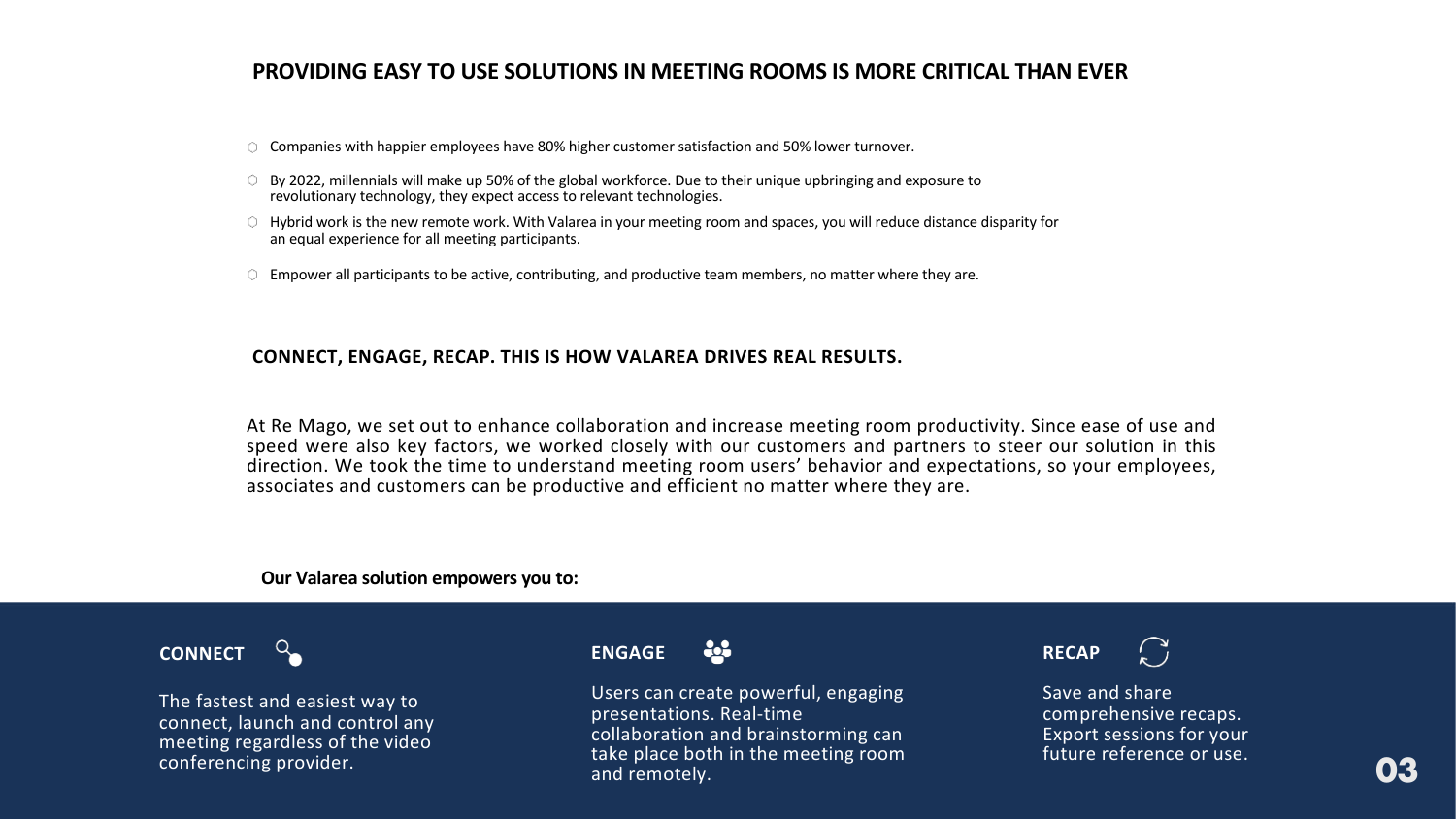## **WHAT IS VALAREA? HIGHLIGHTS**

Re Mago Valarea has tackled the top collaboration pain points and reimagined the meeting experience. Imagine walking up and joining any AV conferencing provider meeting with a single tap, sharing content effortlessly, so that you spend your time connecting to people rather than technology. And since you can easily send meeting notes and content, you can communicate outcomes and action points.



#### $00000$ 扁 **Hassle-free wireless One-tap quick app Personal and room presentation launcher calendar view** Share screen wirelessly from any Setup your favorite apps and Easily access personal and device with Miracast, Airplay or launch them with one tap. shared meetings. Google Cast.  $\hat{ }$  $\mathbb{R}^{\mathbb{Z}}$ l <u>n.</u> **Personal storage Proximity Join with Powerful canvas identity transfer BYOD** Sketch and brainstorm on the Use your own device and avoid Connect and transfer your O365, Google Drive or canvas and on objects. Import touching the display. documents, videos, images Dropbox accounts. and web pages.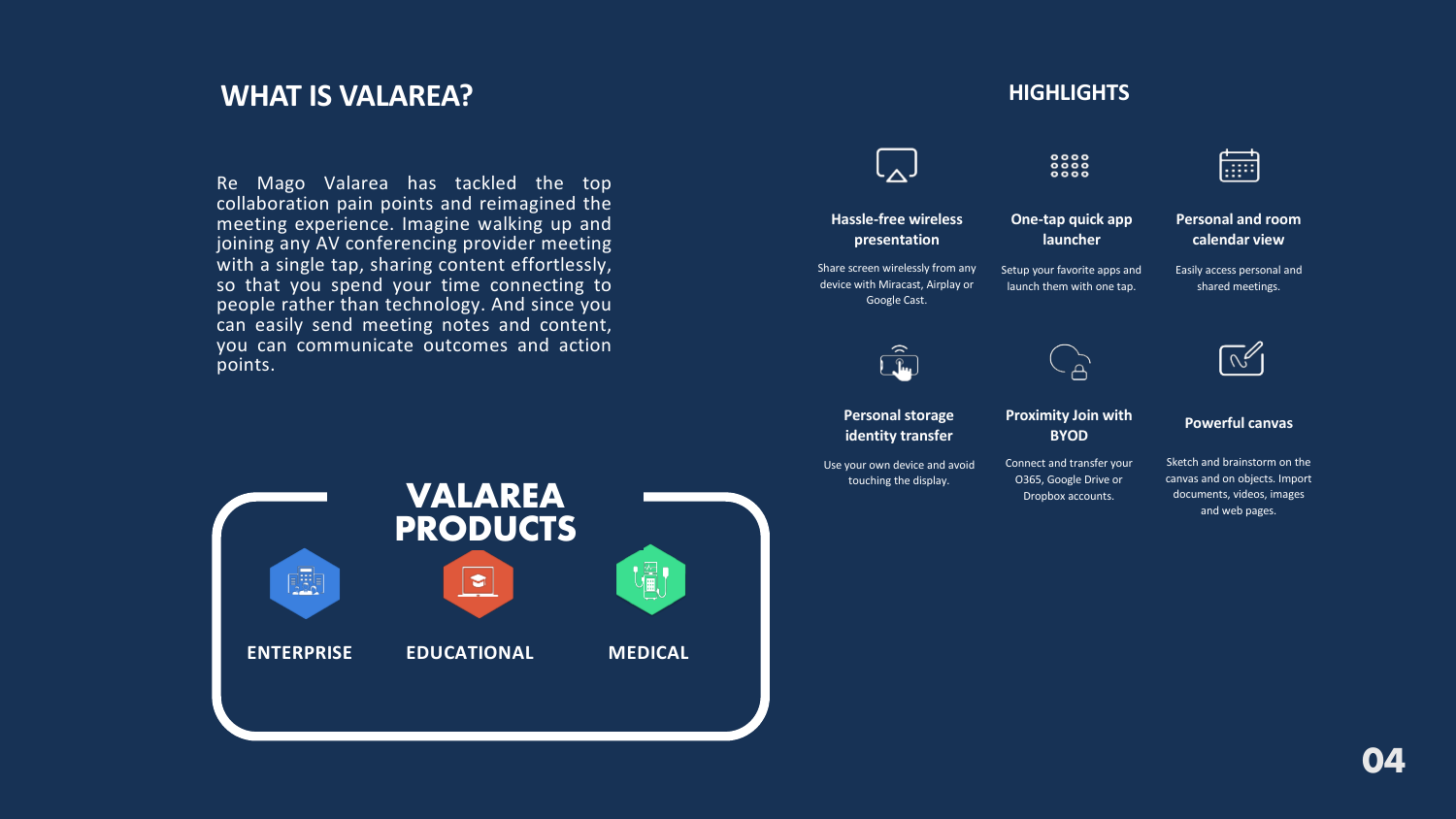# **BENEFITS**



Combines HD Video conferencing. Whiteboarding and content sharing



#### **Ink + touch experience**

Low latency ensures responsive writing and drawing, just like pen on paper



#### **Immersive 4K Display**

Dazzling graphics, large screen computing and data visualization engage participants



#### **Transform group productivity**

Enable rapid decision making and support new levels of creativity



#### **Reduce Travel Costs**

Working together from anywhere on any device has never been easier



#### **Multi-functionality Engaging remote experience**

Remote participants seamlessly share and annotate with superior audio and video quality, at eye level within room peers



#### **Easy and intuitive**

Valarea Room provides workers a complete solution that includes the best digital tools to brainstorm and create together



#### **Seamless integration**

Aesthetically and functionally, the display integrates beautifully into the modern workplace. Designed to scale, a set of Valarea POD installations can be centrally managed by IT



#### **Take ideas with you**

Pre-installed Valarea app sends a meeting recap to all participants

#### **Applications**

Windows 10 apps are seamlessly integrated, and participants can share their own native apps to the device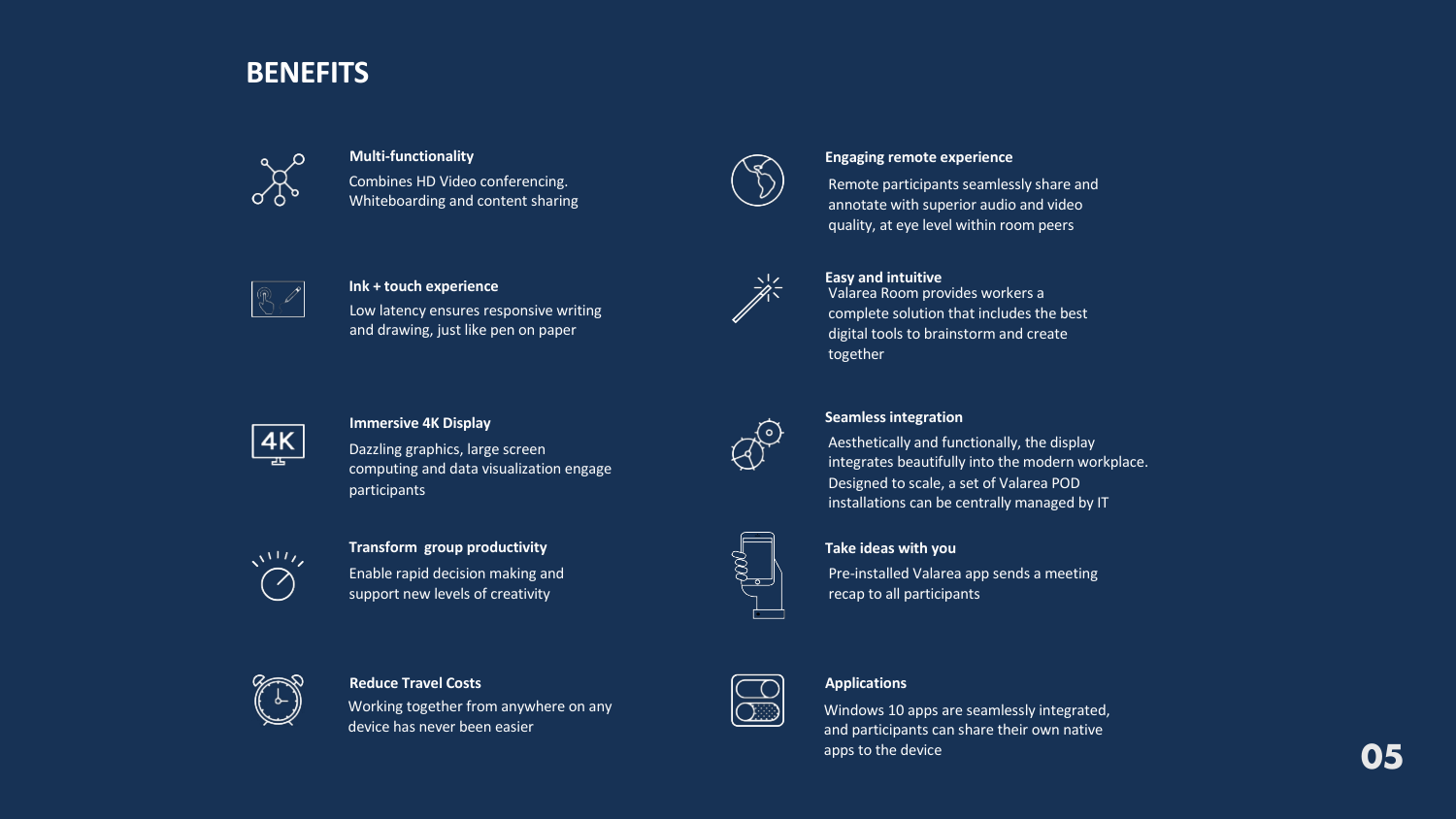### **RECOMMENDED SOFTWARE**

### **VALAREA ROOM**

Valarea ROOM is the most advanced software for collaborative environments

**Valarea Free Companion App** (BYOD)



Personal Calendar o365 proximity credentials transfer

0

Cloud Drive connect with 0 proximity credentials transfer

Trackpad multi-touch controller

- O. for Valarea Room with soft keyboard
- Premium features available with  $\circ$ Enterprise Host subscription

### **Valarea Wireless Touch Controller** (option for Valarea Room)



App Store Coogle Play

- Dedicated Kiosk mode App for room  $\circ$ tabletop setup
- Completely Wireless Ó
- Room Calendar one-tap to join Ō
- Connected Whiteboard with Apple Ó Pencil Support, AR, import documents & more
- Trackpad multi-touch controller  $\cap$ for Valarea Room with soft keyboard

### **Valarea ROOM** (Hub software)



- Secure Kiosk Apps Launcher
- $\circ$  +20 AV providers one-tap to join experience
- 0. Integrated Wireless Display Projection System (Supports Apple Airplay™, Miracast™, Google Cast™)
- Room Workspace O. (Drag MS Office files, pdf, cad2d/3d, AR files, web pages, audio, video, YouTube & more)
- Digital Signage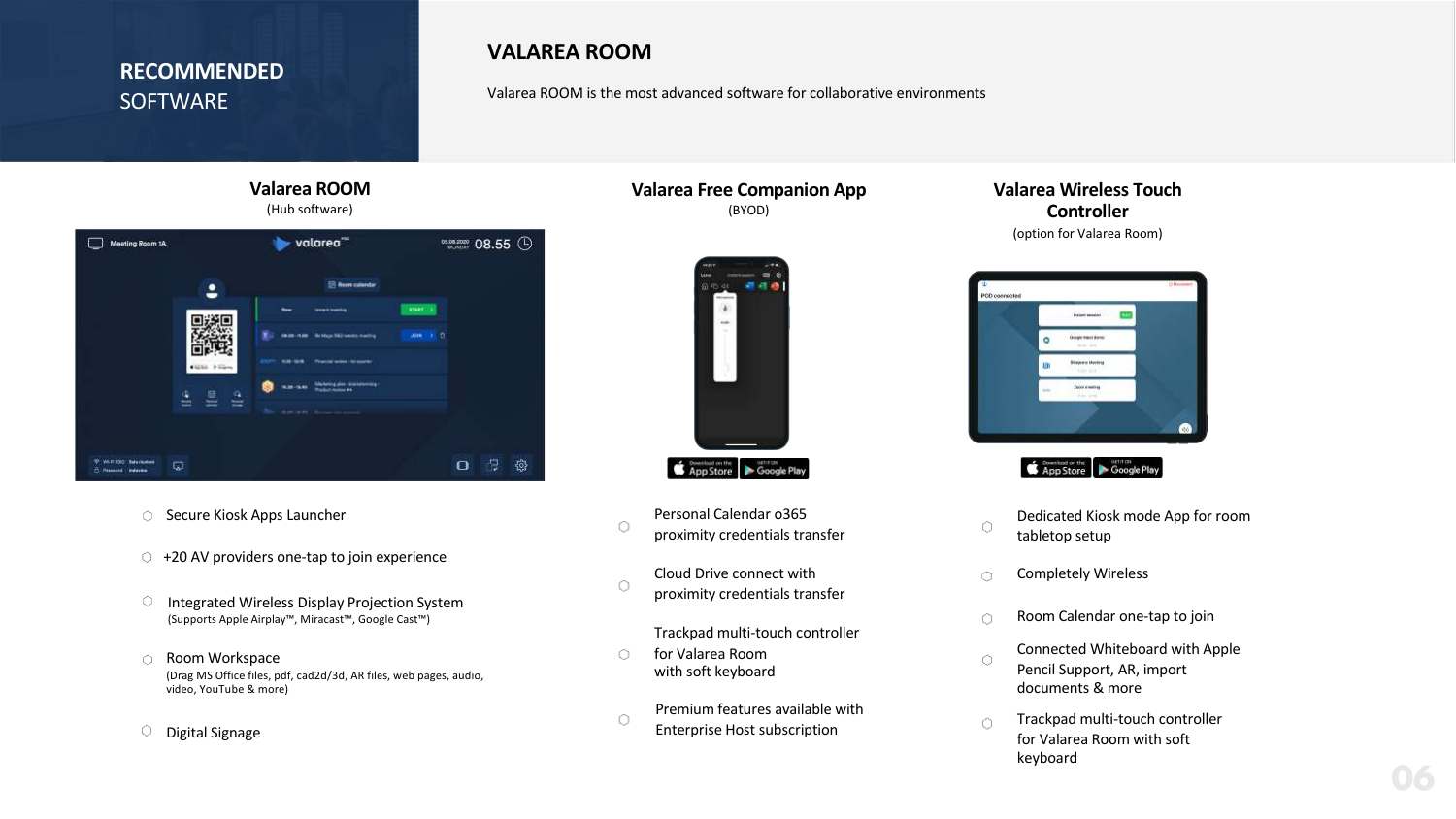

#### **Room Calendar**

Instantly start your meeting from the center of the room and control with one touch . Supports more than +20AV providers on the same device.



#### **Personal Calendar & Cloud Drive transfer**

Valarea Free Companion App allow you to wirelessly and securely sign onto meeting room displays using proximity detection or QR code to access your personal meetings (MS Teams, Zoom, Webex, Bluejeans, and more) and OneDrive, Google Drive and Dropbox files within the meeting space .



#### **Trackpad & Keyboard**

Valarea WTC App include a wireless trackpad & keyboard input control feature that allows users to control the meeting room from the tabletop room device . WTC gives meeting hosts the ability to join meetings, run applications, control the UI with multi -touch & soft keyboard, run room reset and enjoy a connected whiteboard experience with Apple ™ Pencil and Android Pen support .



#### **Trackpad**

Valarea Free Companion App includes a wireless trackpad & keyboard input control feature that allows users to control the meeting room from their personal devices . Scanning a QR code on the Valarea Room interface gives meeting participants the ability to join meetings, run applications, control the UI with multi touch & soft keyboard, run room reset and so much more .



#### **Connected Whiteboard**

Your WTC App includes 1 year of Connected Whiteboard host subscription that allow you to hold productive meetings. This solution is perfect for meeting rooms equipped with passive displays or non -interactive projectors . Valarea WTC supports Apple ™ Pencil or Android Pen tablet .



#### **& Keyboard Unlock Premium Features**

Adding an host annual subscription for your BYOD device, you will unlock the premium features that enable a hybrid workplace scenario . Valarea Business host subscription will allow you to create unlimited Room Workspaces, Chat, built -in AV conference, Docusign & more .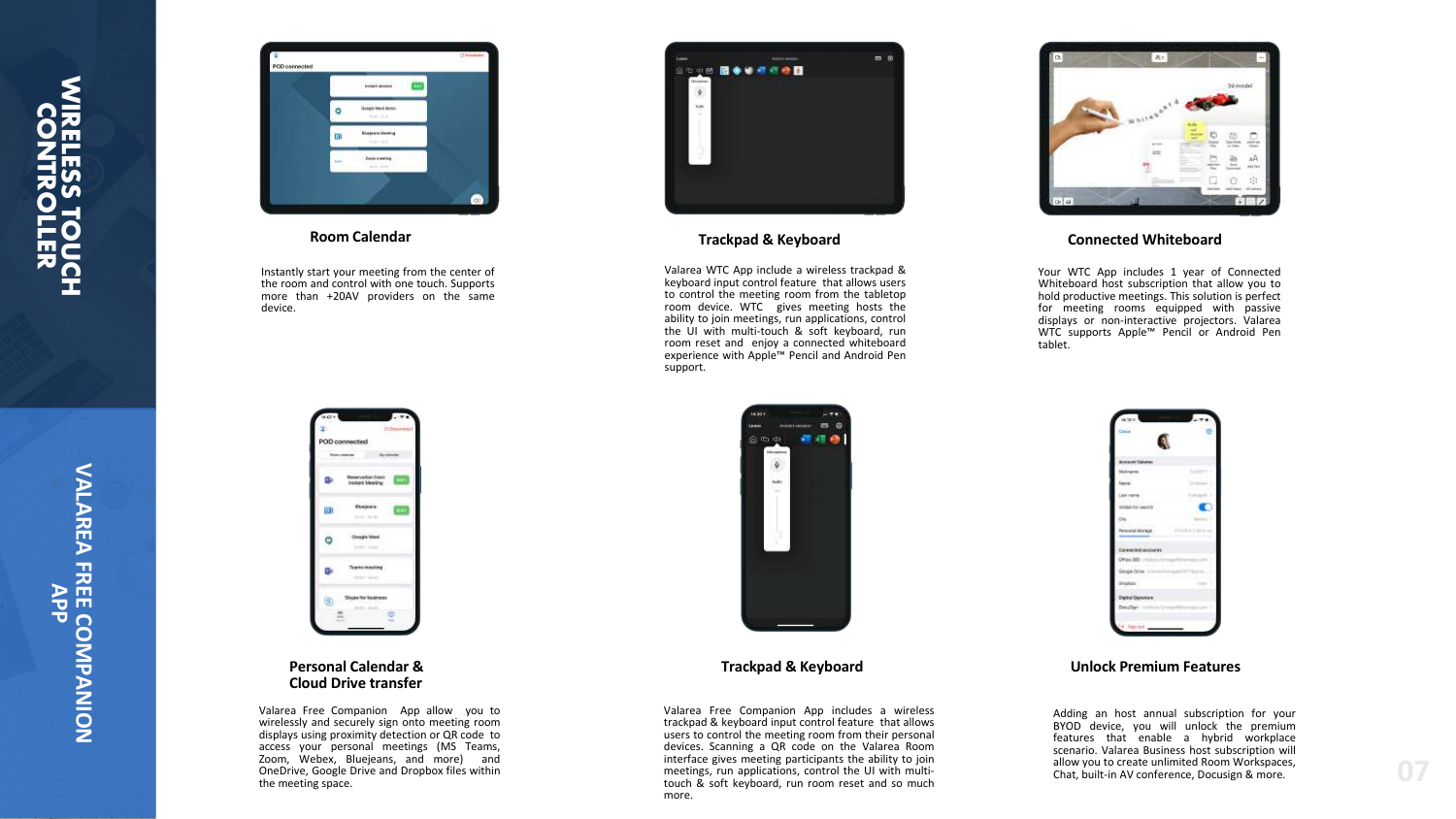# **FOCUS ROOMS**

Focus rooms provide a space that allows employees to sit down and relax or to work in a more private setting.

Typically, those places are equipped with:

**Passive Display >55" Webcam HD with built-in Mic BYOD / Wireless Screenshare**

#### **A PRIVATE SPACE TO CALL YOUR OWN**

Privacy meets productivity with the Focus Room, a thoughtfully designed personal office that allows you to concentrate on the task at hand.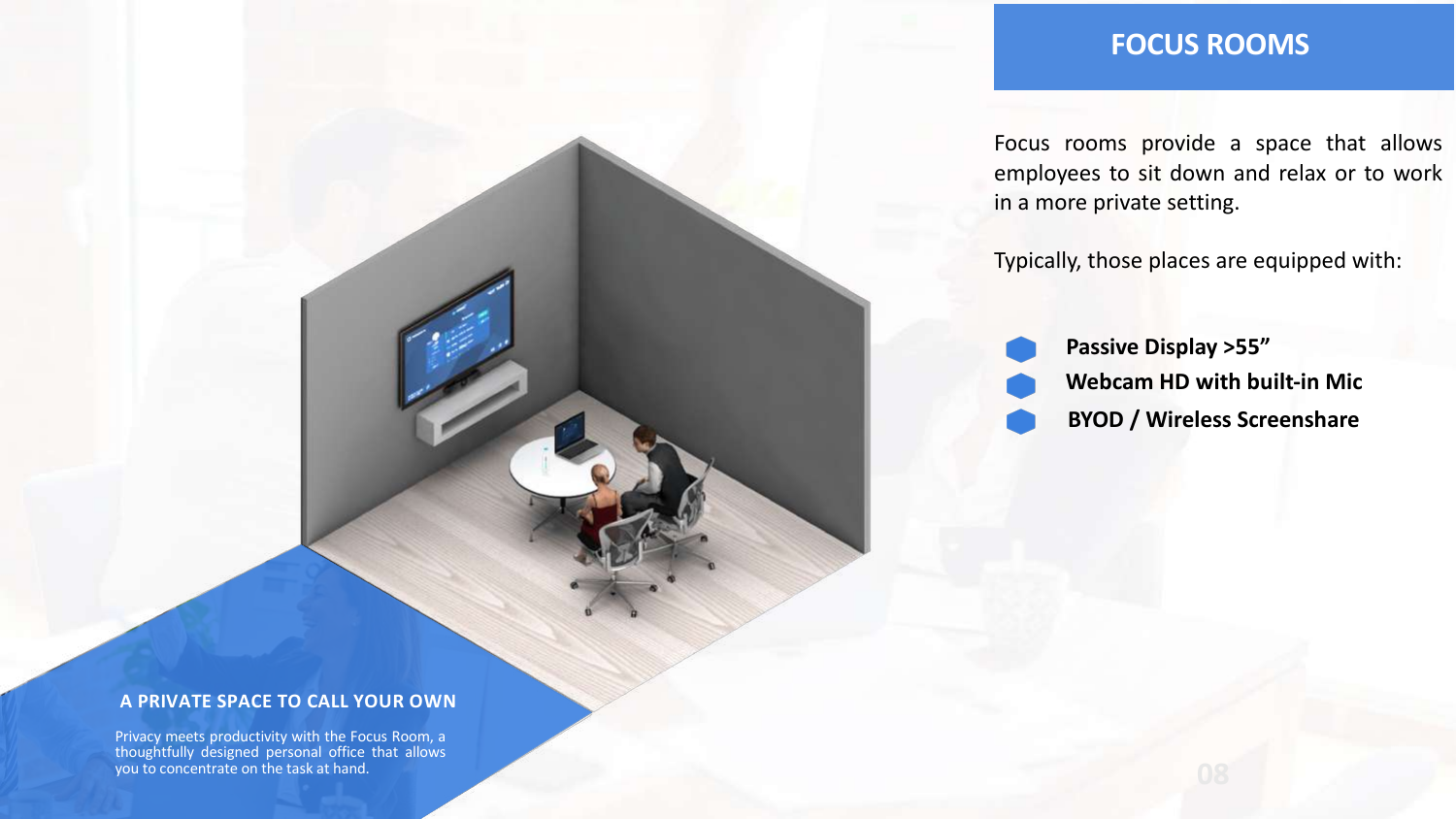### **HUDDLE ROOMS**

The Huddle Room seats 4 - 6 people and is designed for generative collaboration – ideally used when teams are working together for extended periods of time, not only for reviewing and sharing content, but for brainstorming and generating ideas . The wall mounted interactive display video conferencing capabilities make connecting with remote employees effortless, reducing travel time and promoting a quicker decision -making process .

Typically, those places are equipped with :

**Movable Interactive Display**



**Video camera HD and Array Mic**

**BYOD, Wireless Screen Share and co annotation**

#### **MAKE ANY PLACE TEAMWORK SPACE**

3

Find the right fit for every team . Whether your space is small and intimate, large enough to need a robust, Valarea experience, or your teams are on the move, you can configure the perfect meeting space with your choice of portable interactive display solutions and accessories, powered by Valarea Room .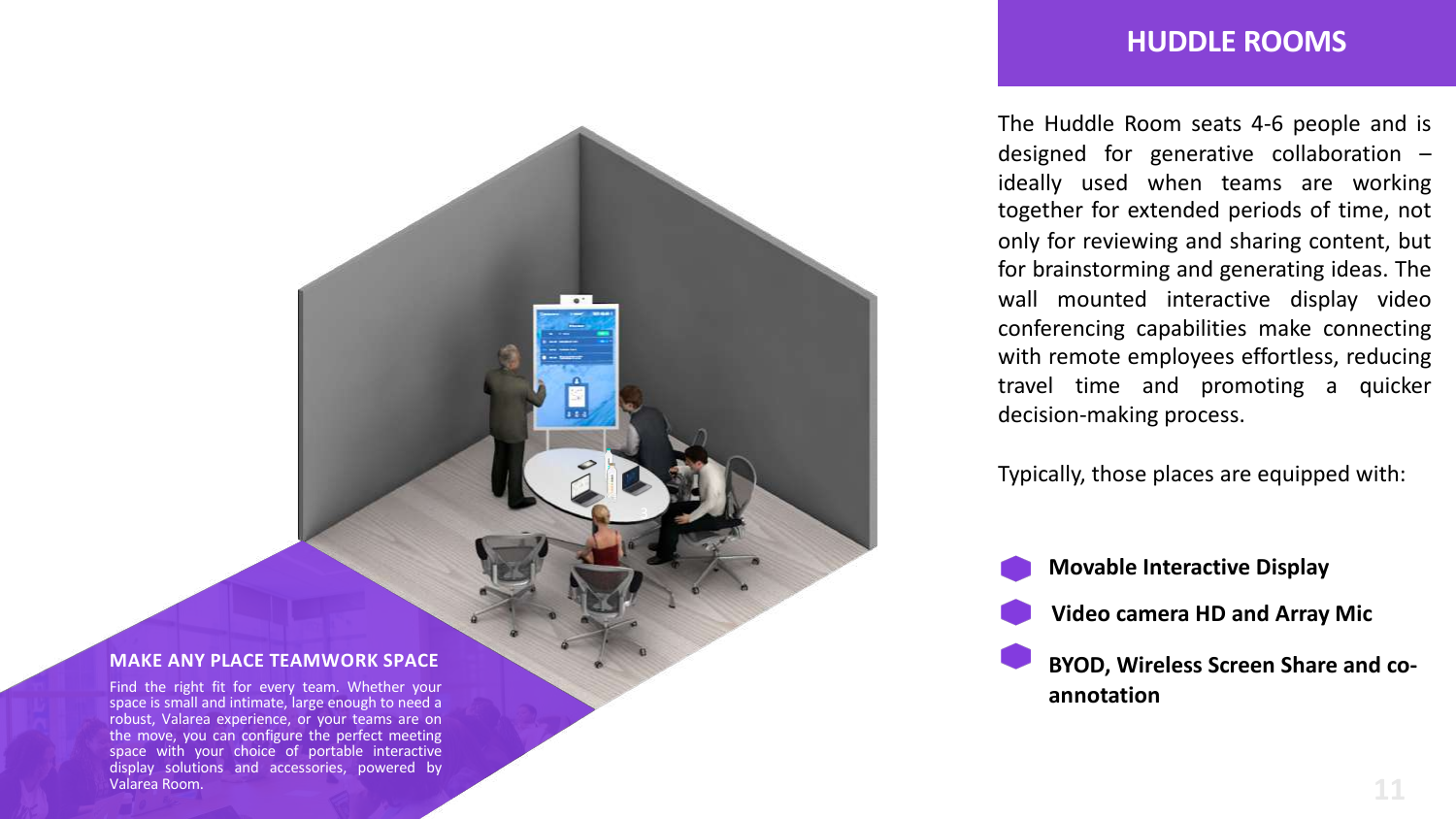### **SMALL MEETING ROOMS**

The small meeting room seats 6-8 and is intended for more formal presentations. Laptops can share content to the interactive display wirelessly on the fly. The interactive display powered by Valarea is installed with ample access for all participants to walk up and interact with the device. Task seating incorporates the latest in ergonomics, supporting the back for laptop or personal device use. The conferencing table has a recessed cable management system and access for power/data within the table leg.

**Interactive Display >65" Video camera HD and Array Mic BYOD/BYOM**

#### **SOLUTION FOR PRESENTING AND COLLABORATING**

1

2

The most important factor in small and open spaces is connectivity. People require lots of options so they can present quickly and easily using the device of their choice. However, connectivity options in these rooms and areas often vary in a building, especially compared with larger, more traditional meeting spaces. To ensure everyone has consistent and seamless technology access regardless of where they work, we recommend: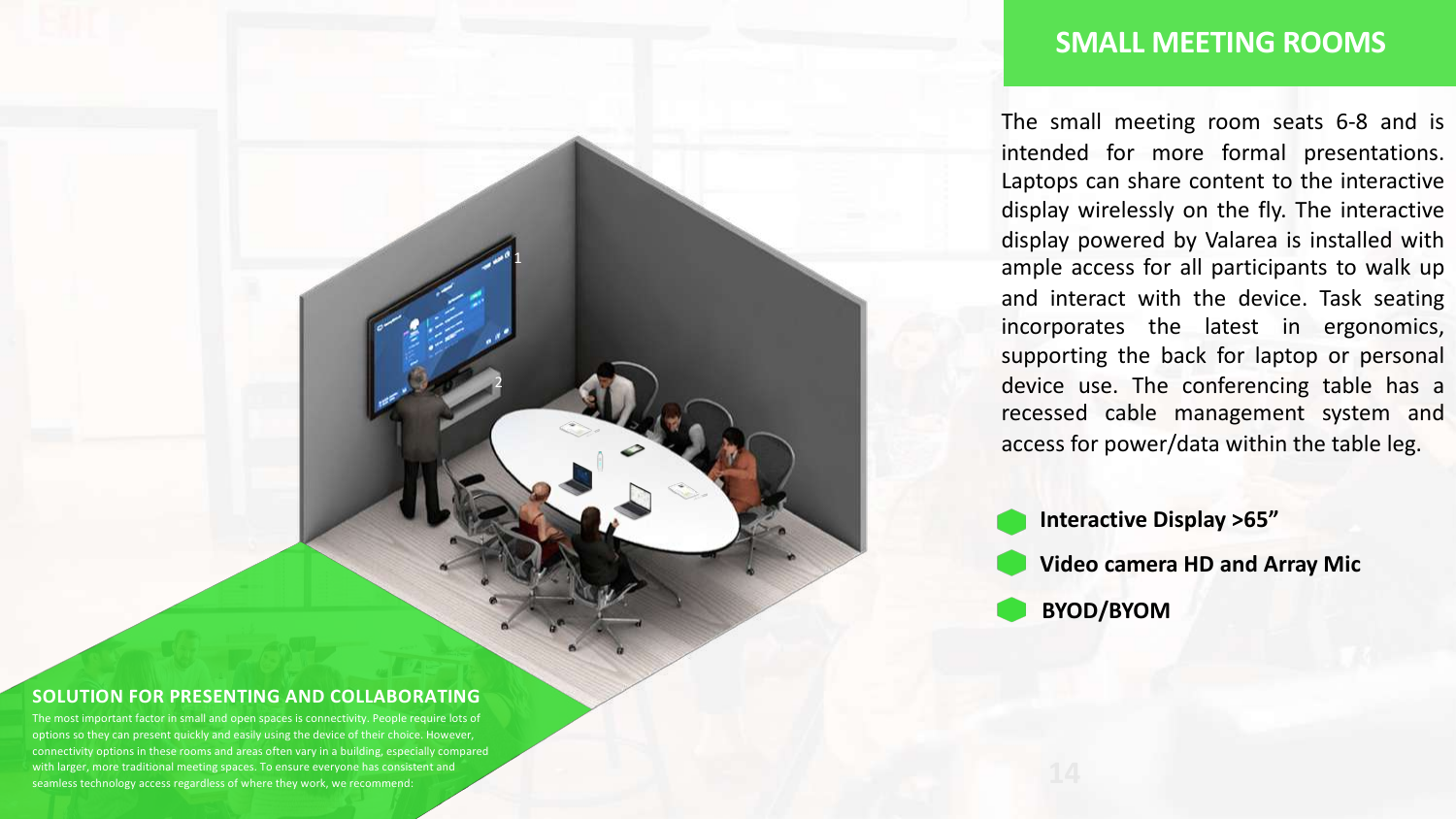#### **SOLUTION FOR BETTER EXECUTIVE MEETINGS**

Find the right fit for every team. Whether your space is small and intimate, large enough to need a robust, Valarea configure the perfect meeting space with your choice of portable interactive display solutions, accessories, powered by Valarea Room.

### **BRIEFING ROOMS**

The briefing room, which seats 12 to 30, is the modern boardroom. The interactive display mounted on the wall is the focal point of interactive presentations and discussions. A presenter can seamlessly present content, annotate at the display, stream internet content and invite remote participation using integrated AV conferencing solution. Cable management cubbies are integrated into the conference room table. Tabletop boundary microphones, integrated at the conference room table, and ceiling microphones located over the benches provide optimal speech reinforcement for the far end during audio calls.

**Dual display interactive or passive**

**PTZ video camera, multiple Array Mic**

**Tabletop Touch Controller**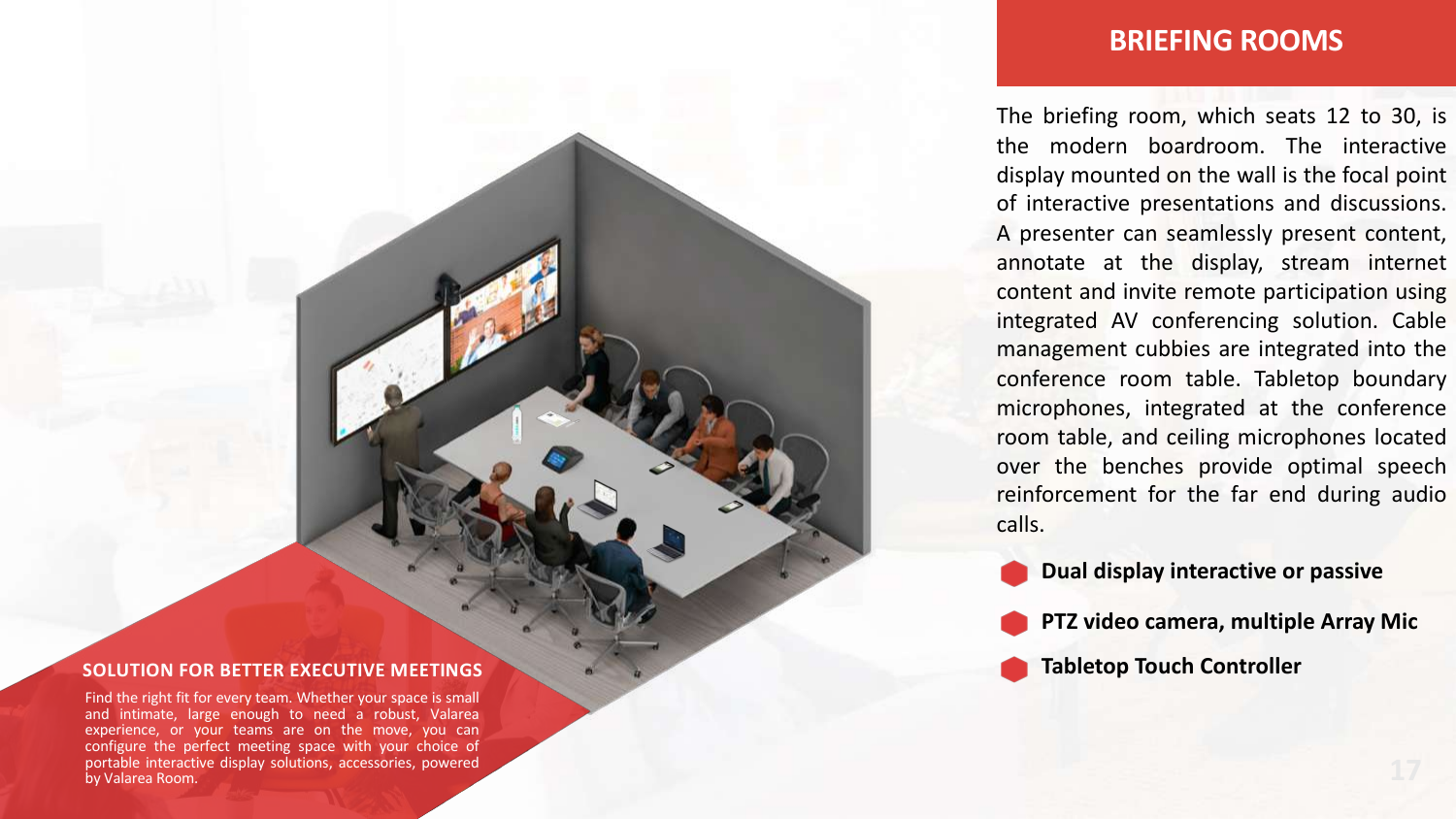## **DESIGN THINKING ROOMS**

By re-designing the workplace or introducing new spaces that are dedicated to innovation projects, they are attempting to increase employee motivation, team performance, innovation management, and the overall innovativeness of the whole organization. Typically, those places are equipped with:

**Dual interactive projectors setup Spanned canvas Ultra wide Camera HD with Array Mic**

#### **CREATE, BRAINSTORM & SUPER PRESENT**

The Valarea Room system brings all the convenience and flexibility of today's online and touch technologies to traditional, paper-based collaboration. Visualizing information on a large surface is an intuitive way for people to work together, and Re Mago adapts this proven process to the digital age. Using the Valarea Room system combined with dual projectors setup or videowall/ledwall, groups can work on a wall as they've always done, filling it with digital sticky notes, images and other objects to visualize information and brainstorm togethe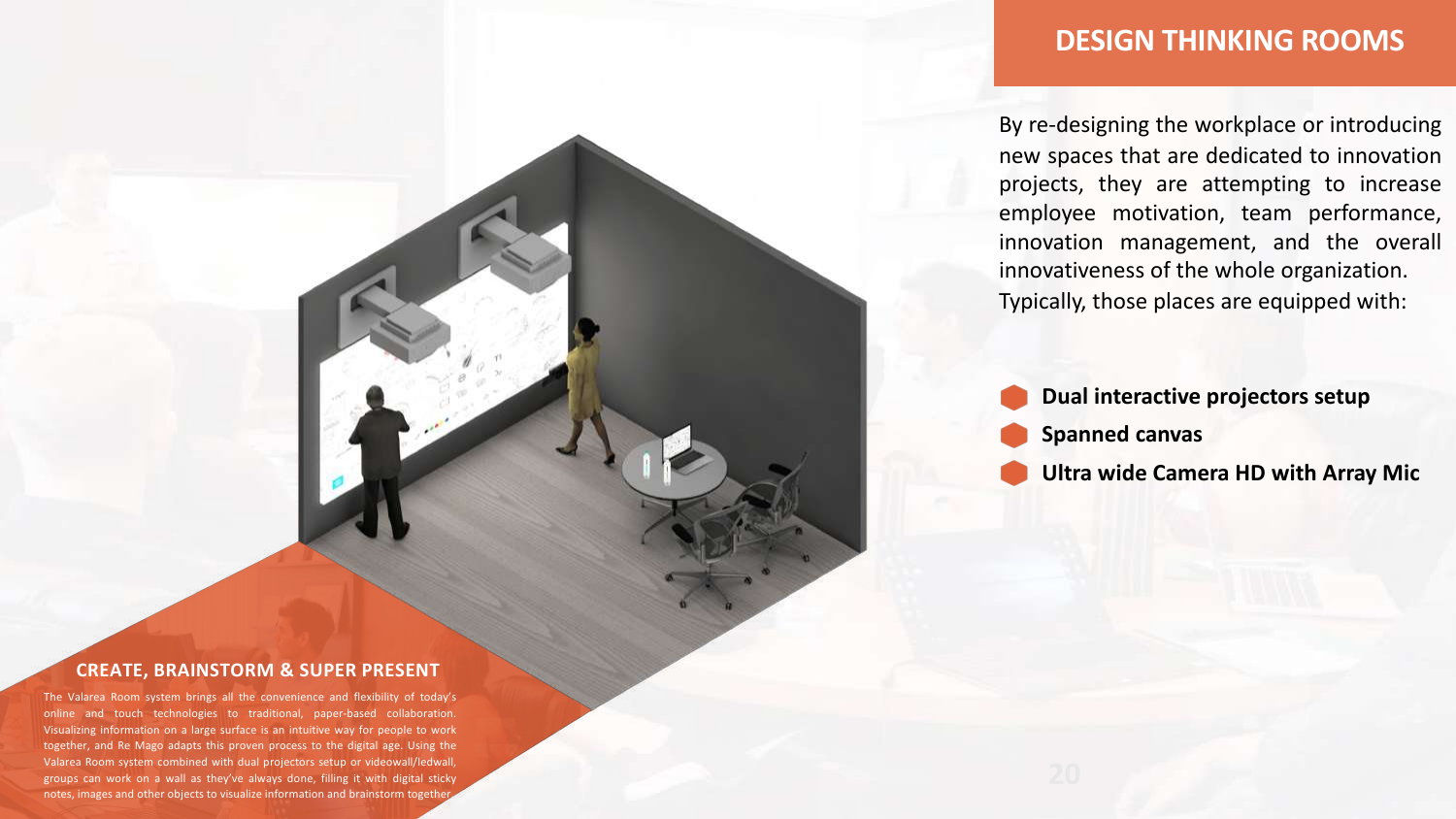